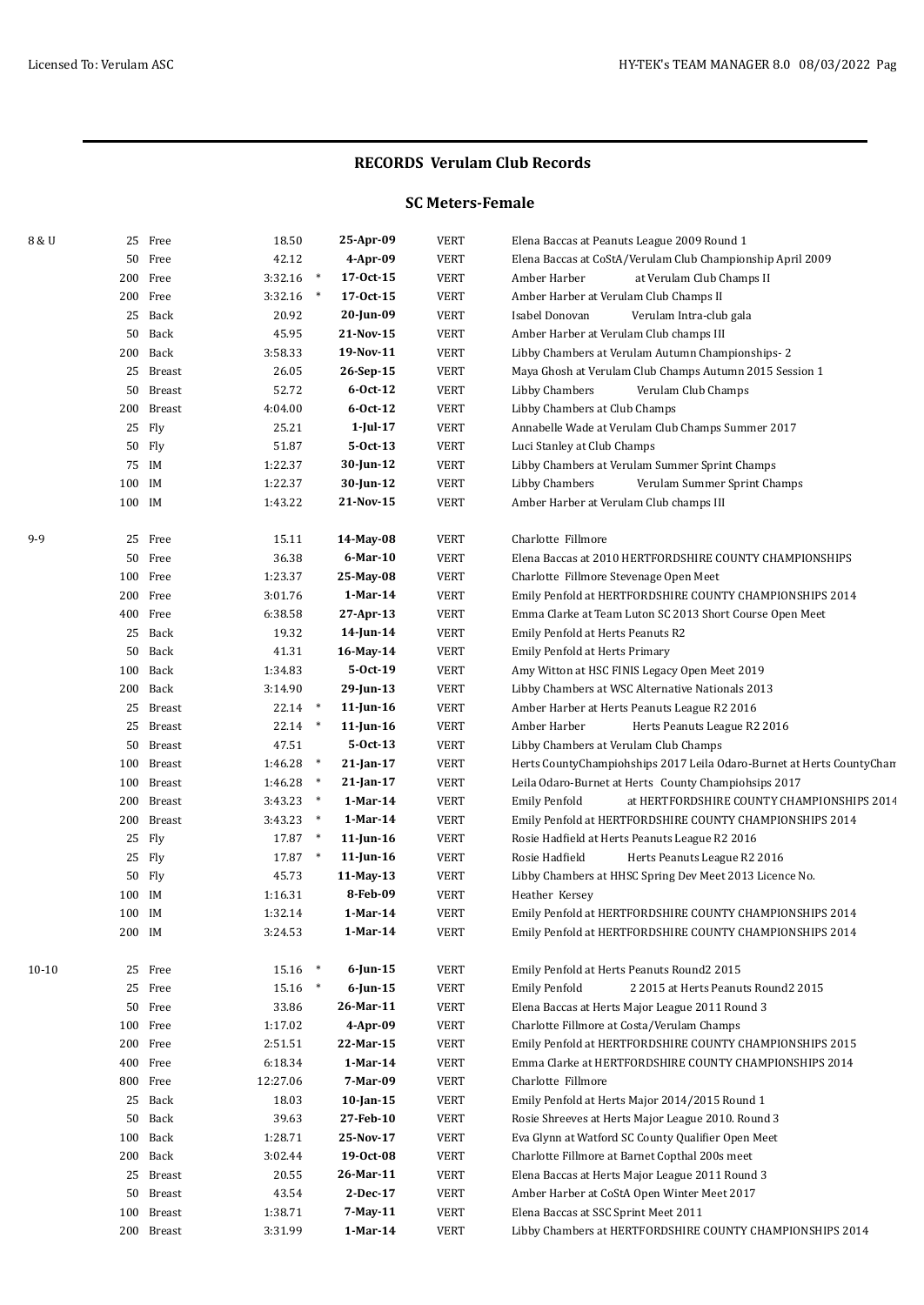|           |         |            |             |        |                       |             | RECORDS Verulam Club Records                                                |
|-----------|---------|------------|-------------|--------|-----------------------|-------------|-----------------------------------------------------------------------------|
| $10 - 10$ |         | 25 Fly     | 16.97       |        | 25-Mar-17             | <b>VERT</b> | Rosie Hadfield at Herts Major League Round 3                                |
|           |         | 50 Fly     | 40.71       |        | 27-Jun-15             | <b>VERT</b> | Luci Stanley at WSC Terry Davies Alternative Nationals 2015                 |
|           | 100 Fly |            | 1:32.46     |        | 2-Dec-17              | <b>VERT</b> | Keira-Mae Ingram at CoStA Open Winter Meet 2017                             |
|           |         | 75 IM      | 1:10.23     |        | 31-Jan-10             | <b>VERT</b> | Rosie Shreeves at Winter Sprint Meet 2010                                   |
|           | 100 IM  |            | 1:28.80     |        | 21-Jun-14             | <b>VERT</b> | Isabel Harber at Verulam Club Summer Champs                                 |
|           | 200 IM  |            | 3:11.18     |        | 19-May-18             | <b>VERT</b> | Erin Younger at Spring Development Meet 2018                                |
| 11-11     |         | 25 Free    | 13.05       |        | 25-Mar-17             | <b>VERT</b> | Molly Young at Herts Major League Round 3                                   |
|           |         | 50 Free    | 31.81       |        | 7-Jan-12              | <b>VERT</b> | Elena Baccas at Herts Major League 2011 Round 1                             |
|           |         | 100 Free   | 1:10.50     |        | 12-May-12             | <b>VERT</b> | Elena Baccas at Stevenage Swimming Club May Open Meet                       |
|           |         | 200 Free   | 2:37.91     |        | 11-Mar-12             | <b>VERT</b> | Elena Baccas at HERTFORDSHIRE COUNTY CHAMPIONSHIPS 2012                     |
|           |         | 400 Free   | 5:59.32     |        | 28-Feb-15             | <b>VERT</b> | Libby Chambers at HERTFORDSHIRE COUNTY CHAMPIONSHIPS 2015                   |
|           |         | 25 Back    | $17.58$ *   |        | 9-Jan-16              | <b>VERT</b> | Emily Penfold<br>Herts Major 2016 Round 1                                   |
|           |         | 25 Back    | $17.58$ *   |        | $9$ -Jan-16           | <b>VERT</b> | Emily Penfold at Herts Major 2016 Round 1                                   |
|           |         | 50 Back    | 35.12       |        | 31-Oct-15             | <b>VERT</b> | Isabel Harber at Cheshunt 11 Anual Open Meet                                |
|           |         | 100 Back   | 1:17.02     |        | $10-0ct-15$           | <b>VERT</b> | Isabel Harber at Arenal League                                              |
|           |         | 200 Back   | 2:50.28     |        | $3-0ct-15$            | <b>VERT</b> | Isabel Harber at Harpenden Legacy Open Meet 2015                            |
|           |         | 25 Breast  | 19.06 *     |        | $2$ -Jul-11           | <b>VERT</b> | Elena Baccas at Peanuts League Round 3 Elena Baccas at Peanuts League R     |
|           |         | 25 Breast  | $19.06$ *   |        | $2$ -Jul-11           | <b>VERT</b> | Elena Baccas at Peanuts League Round 3                                      |
|           |         | 50 Breast  | 39.43       |        | 9-Dec-18              | <b>VERT</b> | Amber Harber at Alan Doyle Memorial Sprint                                  |
|           |         | 100 Breast | 1:28.57     |        | $6 - Oct-18$          | <b>VERT</b> | Amber Harber at HSC Legacy Open Meet                                        |
|           |         | 200 Breast | 3:13.10     |        | $1-Dec-18$            | <b>VERT</b> | Amber Harber at 2018 CoStA Winter Open Meet                                 |
|           |         | 25 Fly     | $16.74$ *   |        | 5-Mar-16              | <b>VERT</b> | Luci Stanley at Herts Major 2016 Round 2                                    |
|           |         | 25 Fly     | 16.74 *     |        | 5-Mar-16              | <b>VERT</b> | Luci Stanley<br>Round 2 at Herts Major 2016 Round 2                         |
|           |         | 50 Fly     | 35.70       |        | 17-0ct-15             | <b>VERT</b> | Isabel Harber at Verulam Club Champs                                        |
|           | 100 Fly |            | 1:26.60     |        | 7-Mar-09              | <b>VERT</b> | Emily Muggleton at Herts County Champs                                      |
|           | 200 Fly |            | 3:14.31     |        | 19-May-18             | <b>VERT</b> | Keira-Mae Ingram at Spring Development Meet 2018                            |
|           | 100 IM  |            | 1:20.81     |        | 17-0ct-15             | <b>VERT</b> | Isabel Harber at Verulam Club Champs                                        |
|           | 200 IM  |            | 2:57.61     |        | $3-0ct-15$            | <b>VERT</b> | Isabel Harber at Harpenden Legacy Open Meet 2015                            |
|           | 400 IM  |            | 6:29.54     |        | 30-Sep-18             | <b>VERT</b> | Keira-Mae Ingram at Team Luton Autumn Short Course                          |
| 12-12     |         | 25 Free    | 14.32       |        | 25-Mar-17             | <b>VERT</b> | Emily Penfold at Herts Major League Round 3                                 |
|           |         | 50 Free    | 30.23       |        | 25-Jun-16             | <b>VERT</b> | Libby Chambers at Terry Davies Alternative Nationals                        |
|           |         | 100 Free   | 1:08.70     |        | 12-Mar-16             | <b>VERT</b> | Libby Chambers                                                              |
|           |         | 200 Free   | 2:33.21     |        | 24-Sep-16             | <b>VERT</b> | Libby Chambers at Team Luton SC Open2016                                    |
|           |         | 400 Free   | $5:34.21$ * |        | $27$ -Ian-13          | <b>VERT</b> | Elena Baccas at Controled time trials                                       |
|           |         | 400 Free   | 5:34.21     | $*$    | 27-Jan-13             | <b>VERT</b> | Elena Baccas at Controled time trials Elena Baccas at Controled time trials |
|           |         | 800 Free   | 12:48.78    |        | 15-Nov-08             | <b>VERT</b> | Elizabeth Healey at Verulam Club Champs                                     |
|           |         | 25 Back    | 16.78 *     |        | 5-Mar-16              | <b>VERT</b> | Isabel Harber<br>Herts Major 2016 Round 2                                   |
|           |         | 25 Back    | 16.78       | $\ast$ | 5-Mar-16              | <b>VERT</b> | Isabel Harber at Herts Major 2016 Round 2                                   |
|           |         | 50 Back    | 33.38       |        | 7-May-16              | <b>VERT</b> | Isabel Harber at Herts Peanuts League R1 2016                               |
|           |         | 100 Back   | 1:11.91     |        | 22-Apr-16             | <b>VERT</b> | Isabel Harber at COPS Last Chance Regional Qualifier                        |
|           |         | 200 Back   | 2:38.75     |        | 24-Sep-16             | <b>VERT</b> | Isabel Harber at Team Luton SC Open2016                                     |
|           |         |            | 25.80       |        |                       | <b>VERT</b> | Stella Whitlum at Club Time Trials                                          |
|           |         | 25 Breast  | 38.11       |        | 24-Apr-17             | <b>VERT</b> |                                                                             |
|           |         | 50 Breast  |             |        | 28-May-16<br>9-Mar-13 |             | Libby Chambers at Eastern Regionals LC                                      |
|           |         | 100 Breast | 1:23.94     |        |                       | <b>VERT</b> | Elena Baccas at HERTFORDSHIRE COUNTY CHAMPIONSHIPS 2013                     |
|           |         | 200 Breast | 3:00.83     |        | 27-Apr-13             | <b>VERT</b> | Elena Baccas at Team Luton SC 2013 Short Course Open Meet                   |
|           |         | 25 Fly     | 22.90       |        | 24-Apr-17             | <b>VERT</b> | Stella Whitlum at Club Time Trials                                          |
|           |         | 50 Fly     | 32.00       |        | 4-Jul-09              | <b>VERT</b> | Emily Muggleton at Peanuts League Rd 3                                      |
|           | 100 Fly |            | 1:19.20     |        | 17-Nov-12             | <b>VERT</b> | Elena Baccas at Verulam Club Champs                                         |
|           | 200 Fly |            | 3:45.10     |        | 18-Oct-09             | <b>VERT</b> | Lauren Herlock at 200s meet                                                 |
|           | 100 IM  |            | 1:15.21     |        | 25-Jun-16             | <b>VERT</b> | Isabel Harber at Terry Davies Alternative Nationals                         |
|           | 200 IM  |            | 2:42.23     |        | 12-Mar-16             | <b>VERT</b> | Libby Chambers at Watford Sc Open Meet                                      |
|           | 400 IM  |            | 6:30.49     |        | $5 - Oct - 19$        | <b>VERT</b> | Maya Ghosh at HSC FINIS Legacy Open Meet 2019                               |
| 13-13     |         | 50 Free    | 29.55       |        | $1$ -Jul- $17$        | <b>VERT</b> | Libby Chambers at Verulam Club Champs Summer 2017                           |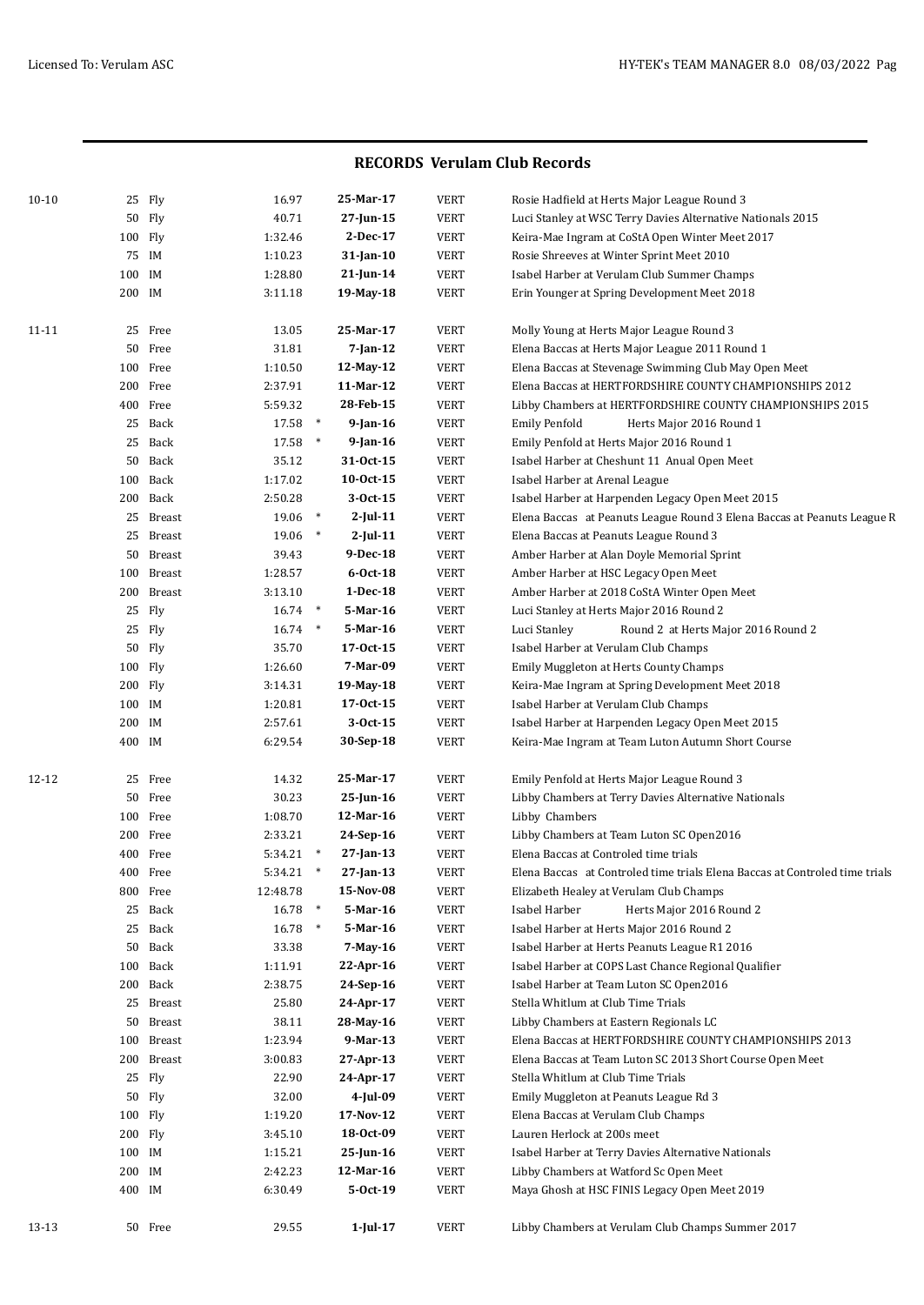| <b>RECORDS Verulam Club Records</b> |  |  |
|-------------------------------------|--|--|
|-------------------------------------|--|--|

| 13-13  |           | 100 Free   | 1:06.56     |        | 21-Nov-15       | <b>VERT</b> | Clementine Waterhouse at Verulam Club champs III                       |
|--------|-----------|------------|-------------|--------|-----------------|-------------|------------------------------------------------------------------------|
|        |           | 200 Free   | 2:26.36     |        | 17-0ct-15       | <b>VERT</b> | Clementine Waterhouse at Verulam Club Champs II                        |
|        |           | 400 Free   | 5:29.22     |        | 4-Nov-16        | <b>VERT</b> | Libby Chambers at 400 Free time trials                                 |
|        |           | 800 Free   | 12:19.02    |        | 15-Nov-08       |             | Amy Webb at Verulam Club Champs                                        |
|        | 1500 Free |            | 59:59.59    |        | $1$ -Jan- $01$  |             | TBA<br>TBA                                                             |
|        |           | 50 Back    | 32.62       |        | $1$ -Jul- $17$  | <b>VERT</b> | Isabel Harber at Verulam Club Champs Summer 2017                       |
|        |           | 100 Back   | 1:10.38     |        | 17-Jun-17       | <b>VERT</b> | Isabel Harber at Terry Davies Alternative Nationals                    |
|        |           | 200 Back   | 2:33.55     |        | 17-Jun-17       | <b>VERT</b> | Isabel Harber at Terry Davies Alternative Nationals                    |
|        |           | 50 Breast  | 38.70       |        | 26-Sep-15       | <b>VERT</b> | Clementine Waterhouse at Verulam Club Champs Autumn 2015 Session 1     |
|        |           | 100 Breast | 1:22.51     |        | 8-Feb-20        | <b>VERT</b> | Amber Harber at Herts Major League Div 2 Rnd 1 Gala 2                  |
|        |           | 200 Breast | $3:02.97$ * |        | 12-Mar-16       | <b>VERT</b> | Libby Chambers at WSC REGIONAL QUALIFIER 2016                          |
|        |           | 200 Breast | $3:02.97$ * |        | 12-Mar-16       | <b>VERT</b> | Libby Chambers at WSC Open Meet Libby Chambers at WSC REGIONAL QUA     |
|        |           | 50 Fly     | 32.63       |        | 30-Jun-18       | <b>VERT</b> | Luci Stanley at Verulam Club Champs Summer 2018                        |
|        | 100 Fly   |            | 1:16.54     |        | 11-Nov-17       | <b>VERT</b> | Lucy Jordan Caws NASL R2                                               |
|        | 200 Fly   |            | 2:59.85     | $\ast$ | 27-Nov-16       | <b>VERT</b> | Lucy Jordan-Caws at Hitchin Open 2016                                  |
|        | 200 Fly   |            | 2:59.85     | $*$    | 27-Nov-16       | <b>VERT</b> | Lucy Jordan-Caws at Hitchin Open 2016 Lucy Jordan-Caws at Hitchin Open |
|        | 100 IM    |            | 1:14.10     |        | $17$ -Jun-17    | <b>VERT</b> | Isabel Harber at Terry Davies Alternative Nationals                    |
|        | 200 IM    |            | 2:40.68     | $\ast$ | 19-Nov-16       | <b>VERT</b> | Isabel Harber at Verulam Club Champs II 4ER161284                      |
|        | 200 IM    |            | 2:40.68     | $\ast$ | 19-Nov-16       | <b>VERT</b> | Isabel Harber<br>Verulam Club Champs II 4ER161284                      |
|        | 400 IM    |            | 5:42.06     |        | 18-Nov-17       | <b>VERT</b> | Lucy Jorda-Caws TeamLuton SC                                           |
|        |           |            |             |        |                 |             |                                                                        |
| 14-15  |           | 50 Free    | 29.35       |        | $1$ -Jul-17     | <b>VERT</b> | Maisie Parkin at Verulam Club Champs Summer 2017                       |
|        |           | 100 Free   | 1:03.11     |        | 25-May-08       | <b>VERT</b> | Georgina Thornton Stevenage Open Meet                                  |
|        |           | 200 Free   | 2:22.60     |        | 8-Mar-01        | <b>VERT</b> | Georgina Thornton at Herts County Champs                               |
|        |           | 400 Free   | 5:20.23     |        | 30-Sep-17       | <b>VERT</b> | Clementine Waterhouse at Harpenden Legacy Meet 2017                    |
|        |           | 800 Free   | 10:27.57    |        | 3-Mar-07        | <b>VERT</b> | Georgina Thornton at Herts County Champs                               |
|        | 1500 Free |            | 59:59.59    |        | $1$ -Jan- $01$  |             | TBA<br>TBA                                                             |
|        |           | 50 Back    | 31.24       |        | 23-Jun-18       | <b>VERT</b> | Isabel Harber at Terry Davies Alternative Nationals                    |
|        |           | 100 Back   | 1:07.11     |        | $1-Dec-18$      | <b>VERT</b> | Isabel Harber at 2018 CoStA Winter Open Meet                           |
|        |           | 200 Back   | 2:34.35     |        | 20-Jan-18       | <b>VERT</b> | Isabel Harber at County Champs 2018                                    |
|        |           | 50 Breast  | 36.32       |        | 5-Mar-22        | <b>VERT</b> | Amber Harber at WSC REGIONAL QUALIFIER 2022                            |
|        |           | 100 Breast | 1:20.39     |        | 11-Dec-21       | <b>VERT</b> | Amber Harber at Arena 2021 R3                                          |
|        |           | 200 Breast | 2:56.87     |        | $6-Nov-15$      | <b>VERT</b> | Elena Baccas at East Swimming SC Winter Champs 2015                    |
|        |           | 50 Fly     | 31.86       |        | 25-Nov-17       | <b>VERT</b> | Libby Chambers at Watford SC County Qualifier Open Meet                |
|        | 100 Fly   |            | 1:12.75     |        | 5-Mar-16        | <b>VERT</b> | Elena Baccas at Herts Major 2016 Round 2                               |
|        | 200 Fly   |            | 2:44.53     |        | 24-0ct-17       | <b>VERT</b> | Lucy Jordan-Caws at Lucy J-C results from Hatfield's entered comp      |
|        | 100 IM    |            | 1:11.78     |        | 23-Jun-18       | <b>VERT</b> | Isabel Harber at Terry Davies Alternative Nationals                    |
|        | 200 IM    |            | 2:37.12     |        | 10-Nov-18       | <b>VERT</b> | Isabel Harber at The NAtional Arena 2018 R2                            |
|        | 400 IM    |            | 5:39.23     |        | 1-Dec-18        | <b>VERT</b> | Lucy Jordan-Caws at 2018 CoStA Winter Open Meet                        |
|        |           |            |             |        |                 |             |                                                                        |
| 16 & O |           | 50 Free    | 28.80       |        | 5-Mar-11        | <b>VERT</b> | Georgina Thornton at Hert County Champs                                |
|        |           | 100 Free   | 1:02.27     |        | 9-Nov-19        | <b>VERT</b> | Maisie Parkin at Arena 2019 R2                                         |
|        |           | 200 Free   | 2:20.06     |        | 16-Nov-19       | <b>VERT</b> | Maisie Parkin at Verulam Club Champs Autumn P2 2019                    |
|        |           | 400 Free   | 5:07.38     |        | 17-Nov-08       | <b>VERT</b> | Georgina Thornton at Verulalm Club Champs                              |
|        |           | 800 Free   | 10:50.22    |        | 17-Nov-08       | <b>VERT</b> | Georgina Thornton at Verulam Club Champs                               |
|        | 1500 Free |            | 59:59.59    |        | $1$ -Jan- $00$  |             | TBA<br>TBA                                                             |
|        |           | 50 Back    | 31.37       |        | 27-Jan-19       | <b>VERT</b> | Isabel Harber at SE Hertfordshire County Champ                         |
|        |           | 100 Back   | 1:08.30     |        | 27-Jan-19       | <b>VERT</b> | Isabel Harber at SE Hertfordshire County Champ                         |
|        |           | 200 Back   | 2:33.17     |        | 28-Sep-19       | <b>VERT</b> | Maisie Parkin at Verulam Club Champs Autumn P1 2019                    |
|        |           | 50 Breast  | 34.03       |        | $16$ -Jan- $10$ | <b>VERT</b> | Victoria Healey at Costa Club Champs Sprints                           |
|        |           | 100 Breast | 1:18.72     |        | 19-Nov-16       | <b>VERT</b> | Elena Baccas<br>at Verulam Club Champs II 4ER161284                    |
|        |           | 200 Breast | 2:51.14     |        | 12-Mar-16       | <b>VERT</b> | Elena Baccas at WSC REGIONAL QUALIFIER 2016                            |
|        |           | 50 Fly     | 32.23       |        | 30-Jun-19       | <b>VERT</b> | Libby Chambers at Verulam Club Champs Summer 2019                      |
|        | 100 Fly   |            | 1:11.51     |        | 17-Nov-07       | <b>VERT</b> | Georgina Thornton at Verulam Club Champs                               |
|        | 200 Fly   |            | 2:47.93     |        | $2-0ct-21$      | <b>VERT</b> | Lucy Jordan-Caws at HSC FINIS Legacy Meet 2021                         |
|        | 100 IM    |            | 1:13.69     |        | 19-Jan-20       | <b>VERT</b> | Leora Gudgin at SEH County Championships 2020                          |
|        |           |            |             |        |                 |             |                                                                        |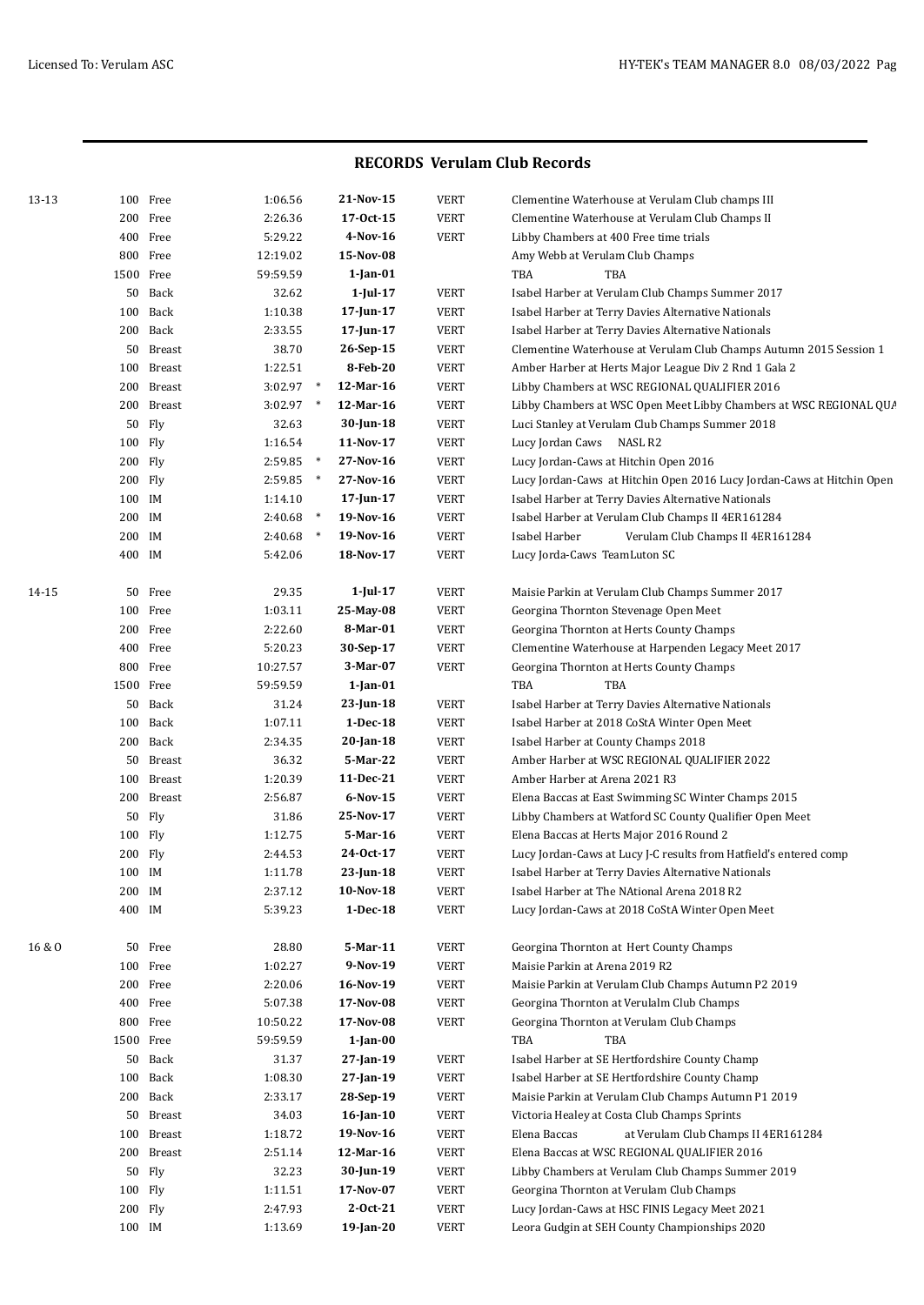16 & O 200 IM 2:37.63 **8-Oct-16** VERT Elena Baccas at Arena National Swimmin League R1 400 IM 5:45.57 **1-Nov-16** VERT Elena Baccas at Controled 400 IM time trials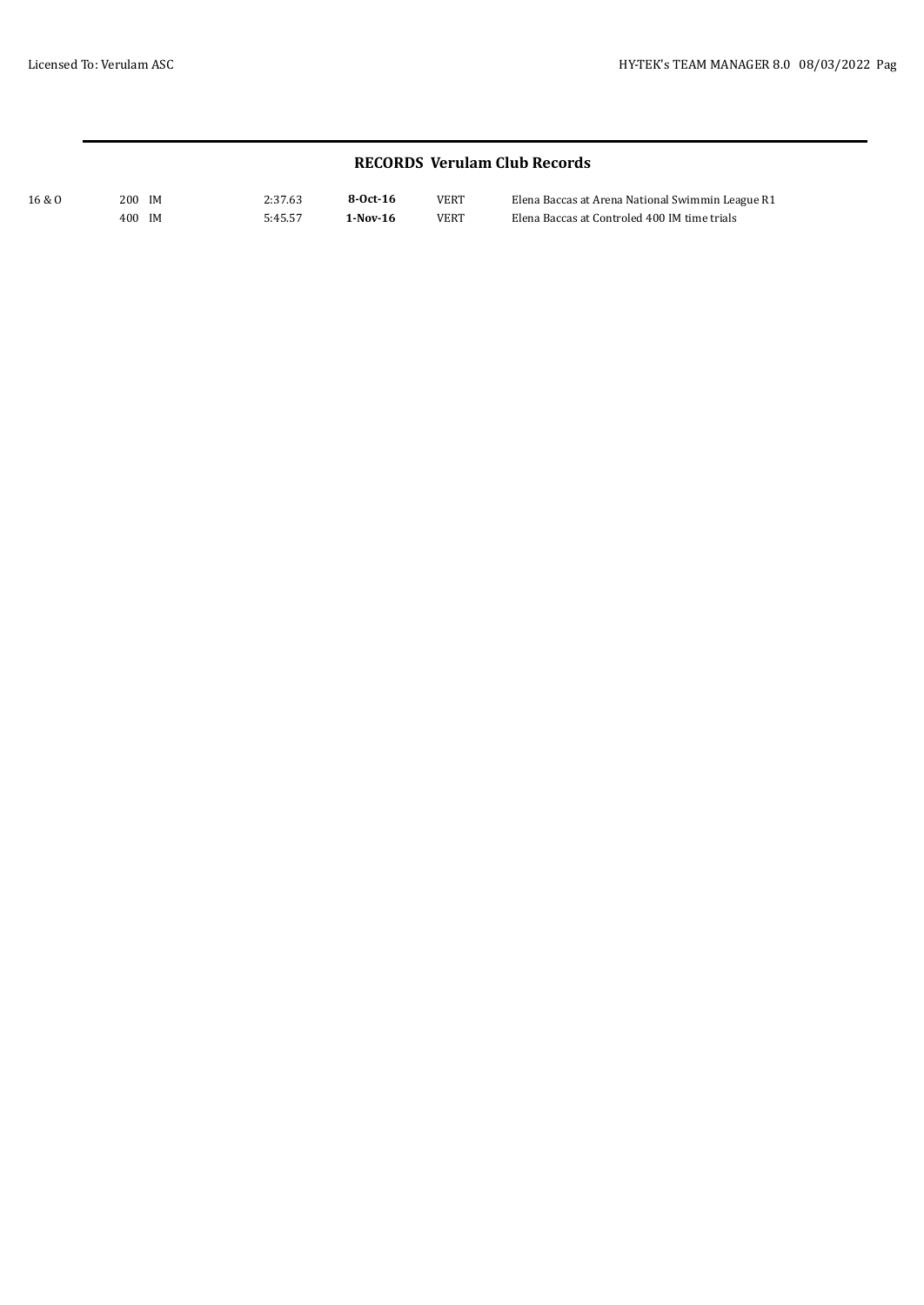### **SC Meters-Male**

| 8 & U     |        | 25 Free          | 19.16          | 20-Apr-10             | <b>VERT</b>                | Samuel McConnell<br>Verulam Club Champs                                            |
|-----------|--------|------------------|----------------|-----------------------|----------------------------|------------------------------------------------------------------------------------|
|           |        | 50 Free          | 43.25          | 16-Nov-13             | <b>VERT</b>                | Darcy Moffat at Club Champs                                                        |
|           |        | 200 Free         | 3:50.06        | $5 - Oct - 13$        | <b>VERT</b>                | Darcy Moffat at Club Champs                                                        |
|           |        | 25 Back          | 22.19          | $21$ -Jun-14          | <b>VERT</b>                | Cameron Langfield at Verulam Club Summer Champs                                    |
|           |        | 50 Back          | 49.63          | 30-Jun-19             | <b>VERT</b>                | Alexander Duncan at Verulam Club Champs Summer 2019                                |
|           |        | 200 Back         | 3:43.83        | 27-Apr-13             | <b>VERT</b>                | Luke Canning<br>Luton Open Meet                                                    |
|           |        | 25 Breast        | 27.94          | 30-Jun-12             | <b>VERT</b>                | Ewan Muschamp<br>Verulam Club Champs                                               |
|           |        | 50 Breast        | 55.70          | $6 - Oct - 12$        | <b>VERT</b>                | Luke Canning at Club Champs 2012 - 06 Oct                                          |
|           |        | 200 Breast       | 3:55.29        | 27-Apr-13             | <b>VERT</b>                | Luke Canning<br>Luton Open Meet                                                    |
|           |        | 25 Fly           | 29.03          | $6$ -Jul-13           | <b>VERT</b>                | Ewan Callaghan at Verulam Summer Sprint Champ 2013                                 |
|           |        | 50 Fly           | 40.09          | 7-Nov-08              | <b>VERT</b>                | Harry Parker HCC                                                                   |
|           |        | $0$ IM           | 1:30.55        | $30$ -Jun-12          | <b>VERT</b>                | Luke Canning<br>at Verulam Summer Sprint Champs                                    |
|           | 75 IM  |                  | 1:30.55        | 30-Jun-12             | <b>VERT</b>                | Luke Canning at Verulam Summer Sprint Champs                                       |
|           | 100 IM |                  | 1:52.33        | 16-Nov-13             | <b>VERT</b>                | Darcy Moffat at Club Champs                                                        |
| $9-9$     |        | 25 Free          | 17.10          | 14-Jun-08             | <b>VERT</b>                | Michael Camerea                                                                    |
|           |        | 50 Free          | 34.64          | 16-Mar-19             | <b>VERT</b>                | Olly Fenwick at WSC REGIONAL QUALIFIER 2019                                        |
|           |        | 100 Free         | 1:30.66        | $6$ -Jul-08           | <b>VERT</b>                | Harry Parker Barnet Copthall Summer Sprints                                        |
|           |        | 200 Free         | 2:50.97        | 16-Mar-19             | <b>VERT</b>                | Olly Fenwick at WSC REGIONAL QUALIFIER 2019                                        |
|           |        | 400 Free         | $8:26.23$ *    | 4-Nov-16              | <b>VERT</b>                | Fin Hussain at 400 Free time trials Fin Hussain at 400 Free time trials            |
|           |        | 400 Free         | $8:26.23$ *    | 4-Nov-16              | <b>VERT</b>                | Fin Hussain at 400 Free time trials                                                |
|           |        | 25 Back          | 20.28          | 9-May-15              | <b>VERT</b>                | Reece Dickson at Herts Peanuts Round1 2015                                         |
|           |        | 50 Back          | 38.96          | 23-Feb-19             | <b>VERT</b>                | Olly Fenwick at Herts Major League Div 2 Rnd 2 Gala 2 entry                        |
|           |        | 100 Back         | 1:26.15        | 16-Mar-19             | <b>VERT</b>                | Olly Fenwick at WSC REGIONAL QUALIFIER 2019                                        |
|           |        | 200 Back         | 3:21.73        | 21-Nov-10             | <b>VERT</b>                | Samuel McConnell at Herts Development Meet                                         |
|           |        | 25 Breast        | 22.36          | 3-Jul-10              | <b>VERT</b>                | Samuel McConnel at Peanuts League Round 3                                          |
|           |        | 50 Breast        | 46.36          | 16-Mar-19             | <b>VERT</b>                | Olly Fenwick at WSC REGIONAL QUALIFIER 2019                                        |
|           |        | 100 Breast       | 1:54.36        | 17-Dec-09             | <b>VERT</b>                | Sammy Parker at Verulam Time trials                                                |
|           |        | 200 Breast       | 3:47.12        | 18-Jan-14             | <b>VERT</b>                | Luke Canning at Watford SC County Qualifier Meet 14                                |
|           |        | 25 Fly<br>50 Fly | 18.34<br>38.92 | 9-May-18<br>16-Mar-19 | <b>VERT</b><br><b>VERT</b> | Olly Fenwick at Peanuts Leaque 2018<br>Olly Fenwick at WSC REGIONAL QUALIFIER 2019 |
|           |        | $0$ IM           | 1:20.63        | 18-Jun-11             | <b>VERT</b>                | at Verulam Summer IM Championship<br>Jack Liversidge                               |
|           | 75 IM  |                  | 1:20.63        | 18-Jun-11             | <b>VERT</b>                | Jack Liversidge at Verulam Summer IM Championship                                  |
|           | 100 IM |                  | 1:33.07        | 1-Dec-18              | <b>VERT</b>                | Olly Fenwick at 2018 CoStA Winter Open Meet                                        |
|           | 200 IM |                  | 3:13.23        | 16-Mar-19             | <b>VERT</b>                | Olly Fenwick at WSC REGIONAL QUALIFIER 2019                                        |
| $10 - 10$ |        | 25 Free          | 15.60          | $11$ -Jun-16          | <b>VERT</b>                | Reece Dickson at Herts Peanuts League R2 2016                                      |
|           |        | 50 Free          | 33.96          | 27-Apr-19             | <b>VERT</b>                | Oliver Fenwick at 2019 St Albans District Prim Sch Trials Gala                     |
|           |        | 100 Free         | 1:15.12        | 8-Dec-19              | <b>VERT</b>                | Olly Fenwick at HSC FINIS Last Chance County Qualifier                             |
|           |        | 200 Free         | 2:48.67        | 16-Nov-19             | <b>VERT</b>                | Olly Fenwick at Watford SC County Qualifier Open Meet 2019                         |
|           |        | 400 Free         | 7:30.49 *      | 4-Nov-16              | <b>VERT</b>                | Harry Lawrence at 400 Free time trials Harry Lawrence at 400 Free time tri         |
|           |        | 400 Free         | $7:30.49$ *    | 4-Nov-16              | <b>VERT</b>                | Harry Lawrence at 400 Free time trials                                             |
|           |        | 800 Free         | 50:01.01       | 8-Jan-17              |                            | TBA<br>TBA                                                                         |
|           |        | 25 Back          | 18.47 *        | $11$ -Jun-16          | <b>VERT</b>                | Reece Dickson<br>R2 at Herts Peanuts League R2 2016                                |
|           |        | 25 Back          | 18.47 *        | $11$ -Jun-16          | <b>VERT</b>                | Reece Dickson at Herts Peanuts League R2 2016                                      |
|           |        | 50 Back          | 37.61          | 8-Feb-20              | <b>VERT</b>                | Olly Fenwick at Herts Major League Div 2 Rnd 1 Gala 2                              |
|           |        | 100 Back         | 1:23.03        | 5-Mar-22              | <b>VERT</b>                | Tommy Fenwick at WSC REGIONAL QUALIFIER 2022                                       |
|           |        | 200 Back         | 3:00.05        | 28-Sep-19             | <b>VERT</b>                | Olly Fenwick at Verulam Club Champs Autumn P1 2019                                 |
|           |        | 25 Breast        | 19.88          | 7-Feb-09              | <b>VERT</b>                | Stanley Tinkler at Herts League Rd 2                                               |
|           |        | 50 Breast        | 45.67          | 16-Nov-19             | <b>VERT</b>                | Olly Fenwick at Watford SC County Qualifier Open Meet 2019                         |
|           |        | 100 Breast       | 1:37.39        | 8-Dec-19              | <b>VERT</b>                | Olly Fenwick at HSC FINIS Last Chance County Qualifier                             |
|           |        | 200 Breast       | 3:29.90        | 19-0ct-19             | <b>VERT</b>                | Olly Fenwick at Hemel Hempstead SC 106th Birthday Open                             |
|           |        | 25 Fly           | 16.26          | 8-Feb-20              | <b>VERT</b>                | Olly Fenwick at Herts Major League Div 2 Rnd 1 Gala 2                              |
|           |        | 50 Fly           | 34.98          | 8-Feb-20              | <b>VERT</b>                | Olly Fenwick at Herts Major League Div 2 Rnd 1 Gala 2                              |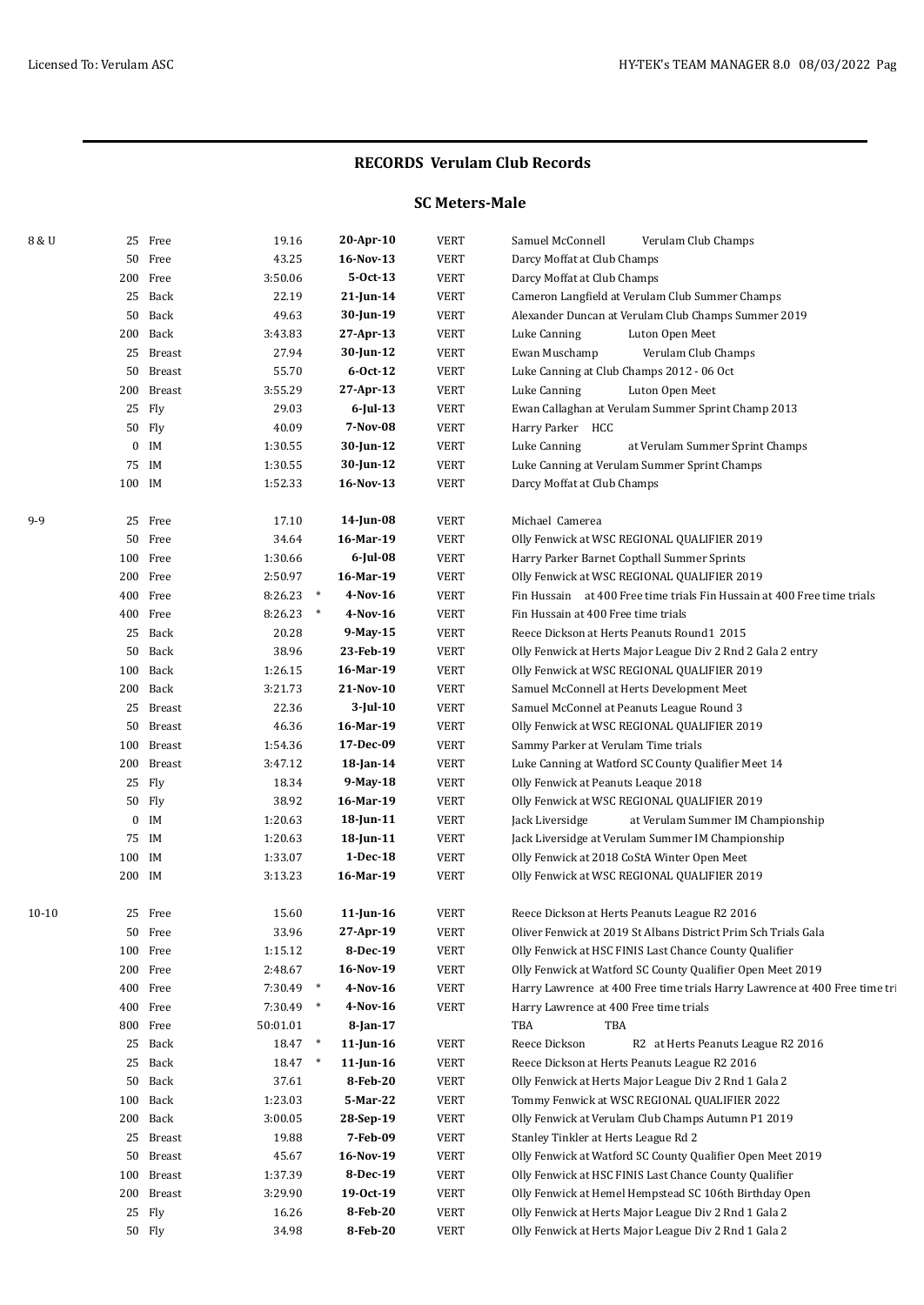| $10 - 10$ | 100 Fly   |            | 1:24.72  | 14-Dec-19             | <b>VERT</b> | Olly Fenwick at Arena 2019 Round 3                         |
|-----------|-----------|------------|----------|-----------------------|-------------|------------------------------------------------------------|
|           | 200 Fly   |            | 3:57.94  | 19-0ct-08             | <b>VERT</b> | Stanley Tinkler                                            |
|           |           | 75 IM      | 1:21.86  | $30$ -Jun-12          | <b>VERT</b> | Jack Latter<br>at Verulam Summer Sprint Champs             |
|           | 100 IM    |            | 1:24.06  | 5-Oct-19              | <b>VERT</b> | Olly Fenwick at HSC FINIS Legacy Open Meet 2019            |
|           | 200 IM    |            | 3:08.17  | 19-0ct-19             | <b>VERT</b> | Olly Fenwick at Hemel Hempstead SC 106th Birthday Open     |
|           |           |            |          |                       |             |                                                            |
| 11-11     |           | 25 Free    | 15.46    | 7-Mar-15              | <b>VERT</b> | Nicholas Casey at Herts Major R3                           |
|           |           | 50 Free    | 32.68    | 3-Nov-20              | <b>VER</b>  | Olly Fenwick at Compteition X run 1                        |
|           |           | 100 Free   | 1:14.36  | 20-Oct-18             | <b>VERT</b> | Max Whelan at Club Champs R1                               |
|           |           | 200 Free   | 2:35.35  | 19-Jan-20             | <b>VERT</b> | Olly Fenwick at SEH County Championships 2020              |
|           |           | 400 Free   | 5:42.97  | $12$ -Jan-20          | <b>VERT</b> | Olly Fenwick at SEH County Championships 2020              |
|           |           | 25 Back    | 18.34    | 28-Jan-12             | <b>VERT</b> | Samuel McConnell at Herts Major League                     |
|           |           | 50 Back    | 36.93    | 26-Jan-20             | <b>VERT</b> | Olly Fenwick at SEH County Championships 2020              |
|           |           | 100 Back   | 1:19.17  | 12-Jan-20             | <b>VERT</b> | Olly Fenwick at SEH County Championships 2020              |
|           |           | 200 Back   | 2:51.79  | 26-Jan-20             | <b>VERT</b> | Olly Fenwick at SEH County Championships 2020              |
|           |           | 25 Breast  | 19.84    | 28-Feb-09             | <b>VERT</b> | Stanley Tinkler at Herts League 2009 Round 3               |
|           |           | 50 Breast  | 43.08    | 1-Jul-17              | <b>VERT</b> | Reece Dickson at Verulam Club Champs Summer 2017           |
|           |           | 100 Breast | 1:33.93  | 3-Nov-20              | <b>VER</b>  | Olly Fenwick at Compteition X run 1                        |
|           |           | 200 Breast | 3:22.72  | 5-Mar-05              | <b>VERT</b> | Jack Donoghue at Herts County Chmaps                       |
|           |           | 25 Fly     | 16.34    | 20-Jun-09             | <b>VERT</b> | Stanley Tinkler at Verulam Intra-club gala 2009            |
|           |           | 50 Fly     | 34.76    | 19-Jan-20             | <b>VERT</b> | Olly Fenwick at SEH County Championships 2020              |
|           | 100 Fly   |            | 1:19.56  | $12$ -Jan-20          | <b>VERT</b> | Olly Fenwick at SEH County Championships 2020              |
|           | 200 Fly   |            | 3:41.72  | 7-Mar-09              | <b>VERT</b> | Stanley Tinkler at HERTS ASA CHAMPS 2009                   |
|           | 100 IM    |            | 1:22.95  | 3-Nov-20              | <b>VER</b>  | Olly Fenwick at Compteition X run 1                        |
|           | 200 IM    |            | 2:54.82  | 7-Mar-20              | <b>VERT</b> | Olly Fenwick at WSC REGIONAL QUALIFIER 2020                |
|           | 400 IM    |            | 59:59.59 | $1$ -Jan-01           |             | TBA<br>TBA                                                 |
| 12-12     |           | 25 Free    | 14.88    | $2$ -Jul-11           | <b>VERT</b> | Louis Heath at Peanuts League Round 3                      |
|           |           | 50 Free    | 29.98    | 12-Dec-21             | <b>VERT</b> | Olly Fenwick at HSC FINIS Last Chance County Qualifier     |
|           |           | 100 Free   | 1:07.51  | 5-Feb-11              | <b>VERT</b> | Stanley Tinkler at Herts Major League                      |
|           |           | 200 Free   | 2:26.37  | 4-Dec-21              | <b>VERT</b> | Olly Fenwick at 2021 CoStA Winter Open Meet                |
|           |           | 400 Free   | 5:16.98  | 12-Dec-21             | <b>VERT</b> | Olly Fenwick at HSC FINIS Last Chance County Qualifier     |
|           |           | 800 Free   | 59:59.59 | 1-Jan-01              |             | TBA<br>TBA                                                 |
|           | 1500 Free |            | 22:12.28 | $23$ -Jan-11          | <b>VERT</b> | Stanley Tinkler at VASC Champs                             |
|           |           | 25 Back    | 17.27    | $\ast$<br>$9$ -Jan-16 | <b>VERT</b> | <b>William Benson</b><br>Herts Major 2016 Round 1          |
|           |           | 25 Back    | 17.27    | $\ast$<br>$9$ -Jan-16 | <b>VERT</b> | William Benson at Herts Major 2016 Round 1                 |
|           | 50        | Back       | 36.17    | 20-Nov-21             | <b>VERT</b> | Olly Fenwick at Watford SC County Qualifier Open Meet 2021 |
|           |           | 100 Back   | 1:13.33  | 5-Mar-22              | <b>VERT</b> | Olly Fenwick at WSC REGIONAL QUALIFIER 2022                |
|           |           | 200 Back   | 2:43.05  | $15$ -Jan- $11$       | <b>VERT</b> | <b>Stanley Tinkler</b><br>Watfprd Open Meet                |
|           |           | 25 Breast  | 25.10    | 24-Apr-17             | <b>VERT</b> | Laurence Dunkley at Club Time Trials                       |
|           | 50        | Breast     | 37.08    | 5-Mar-22              | <b>VERT</b> | Karson Chan at WSC REGIONAL QUALIFIER 2022                 |
|           |           | 100 Breast | 1:20.75  | 11-Dec-21             | <b>VERT</b> | Karson Chan at Arena 2021 R3                               |
|           |           | 200 Breast | 3:07.77  | 4-Mar-06              | <b>VERT</b> | Jack Donoghue at Herts County Champs                       |
|           |           | 25 Fly     | 19.28    | 7-Mar-15              | <b>VERT</b> | Joshua Langfield at Herts Major League                     |
|           |           | 50 Fly     | 32.47    | 5-Feb-11              | <b>VERT</b> | Stanley Tinkler at Herts Major League                      |
|           | 100 Fly   |            | 1:13.31  | 5-Mar-22              | <b>VERT</b> | Olly Fenwick at WSC REGIONAL QUALIFIER 2022                |
|           | 200 Fly   |            | 2:50.19  | 5-Mar-22              | <b>VERT</b> | Olly Fenwick at WSC REGIONAL QUALIFIER 2022                |
|           | 100 IM    |            | 1:15.99  | 12-Dec-21             | <b>VERT</b> | Olly Fenwick at HSC FINIS Last Chance County Qualifier     |
|           | 200 IM    |            | 2:39.72  | 5-Mar-22              | <b>VERT</b> | Olly Fenwick at WSC REGIONAL QUALIFIER 2022                |
|           | 400 IM    |            | 5:54.78  | 20-Nov-21             | <b>VERT</b> | Olly Fenwick at Watford SC County Qualifier Open Meet 2021 |
| 13-13     |           | 50 Free    | 27.45    | 16-Oct-11             | <b>VERT</b> | Stanley Tinkler at National County Team                    |
|           |           | 100 Free   | 1:02.72  | 4-Feb-12              | <b>VERT</b> | Stanley Tinkler at Hatfield Open Meet                      |
|           |           | 200 Free   | 2:22.50  | 19-Nov-11             | <b>VERT</b> | Stanley Tinkler at Verulam club Champs                     |
|           |           | 400 Free   | 5:14.71  | 10-Mar-07             | <b>VERT</b> | James Devine at Herts County Champs                        |
|           |           | 800 Free   | 59:59.59 | $1$ -Jan- $01$        |             | TBA<br>TBA                                                 |
|           |           |            |          |                       |             |                                                            |